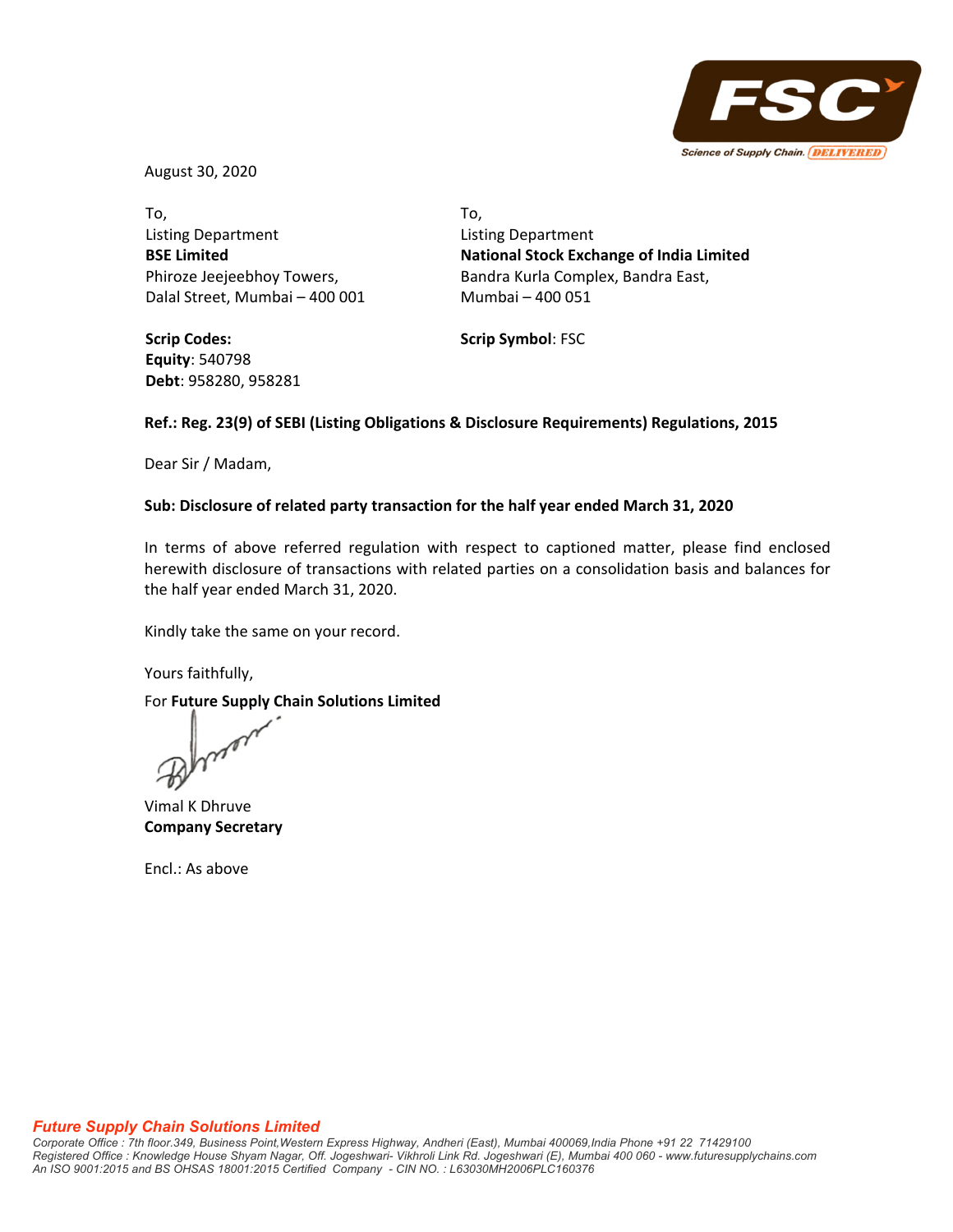

# **DISCLOSURE OF TRANSACTIONS WITH RELATED PARTIES FOR THE HALF YEAR ENDED MARCH 31, 2020**

### **Names of Related Parties and Nature of Relationship**

| <b>Ultimate Holding Company</b> | - Future Enterprises Limited (till December 16,2019)                                                                             |  |  |  |
|---------------------------------|----------------------------------------------------------------------------------------------------------------------------------|--|--|--|
| <b>Holding Company</b>          | - Ritvika Trading Private Limited (till December 16,2019)<br>- Leanbox Logistics Solutions Private Limited (w.e.f June 28, 2019) |  |  |  |
| <b>Associate Company</b>        |                                                                                                                                  |  |  |  |
| <b>Fellow Subsidiary</b>        | - Work Stores Limited (till December 16, 2019)                                                                                   |  |  |  |

## **Group Entities:**

- ‐ Future Lifestyle Fashions Limited
- ‐ Future Consumer Limited
- ‐ Future Retail Limited
- ‐ Future Ideas Company Limited
- ‐ Praxis Home Retail Limited
- ‐ Galaxy Entertainment Corporation Limited
- ‐ Future Speciality Retail Limited
- ‐ Future Stylelab Limited
- ‐ Rachika Trading Limited
- ‐ Aadhar Wholesale and Distribution Limited
- ‐ Future Generali India Life Insurance Company Limited
- ‐ Apollo Design Apparel Parks Limited
- ‐ Goldmohur Design and Apparel Park Limited
- ‐ Nufuture Digital (India) Limited
- ‐ Shree Balaji Ethnicity Retail Limited
- ‐ Clarks Future Footware Private Limited
- ‐ Future Corporate Resources Private Limited
- ‐ Integrated Foodpark Private Limited
- ‐ Sublime Foods Private Limited
- ‐ The Nilgiris Dairy Farm Private Limited
- ‐ Hain Future Natural Products Private Limited
- ‐ Turtle Limited
- ‐ Indus Tree Crafts Private Limited
- ‐ Travel News Service (India) Private Limited
- ‐ Future Market Network Limited
- ‐ Retail Light Techniques India Limited
- ‐ Future 7‐India Convenience Limited
- ‐ Work Store Limited (w.e.f. December 17, 2019)
- ‐ Future Enterprises Limited (w.e.f. December 17, 2019)

### **Key Management Personnel**

‐ Mayur Toshniwal (Managing Director)

### *Future Supply Chain Solutions Limited*